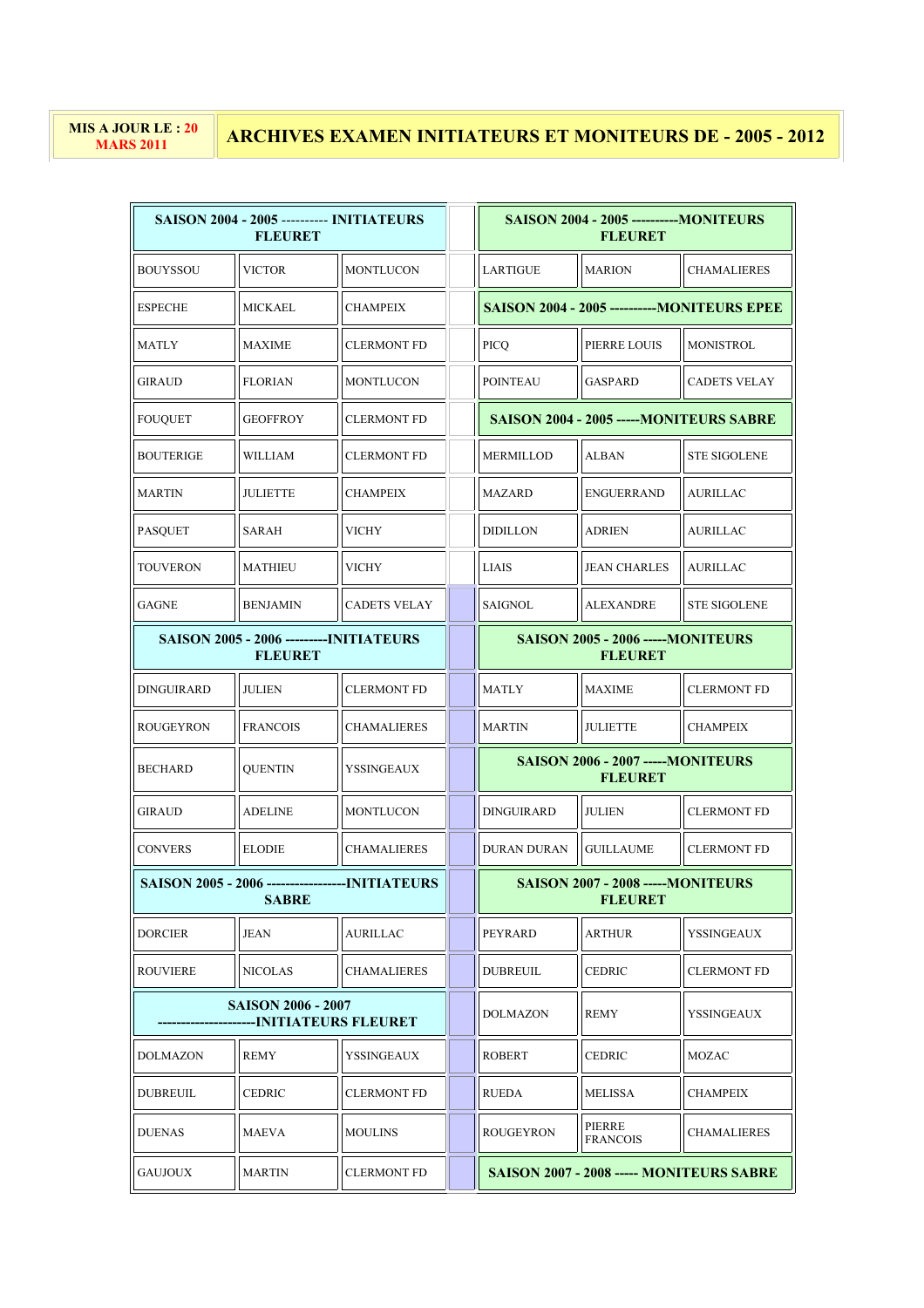| PEYRARD                                                            | <b>ARTHUR</b>                                                            | <b>YSSINGEAUX</b>               | <b>CHAMBON</b><br><b>GRAMONT</b>                             | <b>ROMUALD</b>                          | <b>AURILLAC</b>                        |  |
|--------------------------------------------------------------------|--------------------------------------------------------------------------|---------------------------------|--------------------------------------------------------------|-----------------------------------------|----------------------------------------|--|
| <b>SAISON 2007 - 2008 -----------INITIATEURS</b><br><b>FLEURET</b> |                                                                          |                                 | <b>SAISON 2008 - 2009 ----- MONITEURS</b><br><b>FLEURET</b>  |                                         |                                        |  |
| <b>SERVEAUX</b>                                                    | <b>FREDERIC</b>                                                          | <b>CHAMPEIX</b>                 | <b>DEBEAUX</b>                                               | <b>MARIE</b>                            | <b>CHAMPEIX</b>                        |  |
| <b>STERCKX</b>                                                     | <b>JULIEN</b>                                                            | <b>CHAMPEIX</b>                 | JAY                                                          | <b>SYDNEY</b>                           | <b>MONTLUCON</b>                       |  |
| JAY                                                                | <b>SYDNEY</b>                                                            | <b>MONTLUCON</b>                | <b>MALASSAGNE</b>                                            | <b>ANTHONY</b>                          | <b>VICHY</b>                           |  |
| <b>SERVEAUX</b>                                                    | LUCAS                                                                    | <b>CHAMPEIX</b>                 | <b>ROUGEYRON</b>                                             | <b>MAXIME</b>                           | <b>CHAMALIERES</b>                     |  |
| MALASSAGNE                                                         | <b>ANTHONY</b>                                                           | VICHY                           | SERVEAUX                                                     | FREDERIC                                | <b>CHAMPEIX</b>                        |  |
| <b>DEBEAUX</b>                                                     | <b>MARIE</b>                                                             | <b>CHAMPEIX</b>                 | <b>STERCKX</b>                                               | <b>JULIEN</b>                           | <b>CHAMPEIX</b>                        |  |
| DELORME                                                            | <b>CLEMENT</b>                                                           | <b>CHAMPEIX</b>                 | <b>SAISON 2009 - 2010 ------ MONITEURS</b><br><b>FLEURET</b> |                                         |                                        |  |
| <b>ROUGEYRON</b>                                                   | <b>MAXIME</b>                                                            | <b>CHAMALIERES</b>              | <b>FERRANDON</b>                                             | FREDERIC                                | <b>ESCRIMEUR</b><br><b>BOURBONNAIS</b> |  |
| <b>JEROME</b>                                                      | <b>MARINE</b>                                                            | <b>CHAMALIERES</b>              |                                                              | SAISON 2009 - 2010 ----- MONITEURS EPEE |                                        |  |
| DELORME                                                            | <b>FLORIAN</b>                                                           | <b>CHAMPEIX</b>                 | JAY                                                          | <b>SYDNEY</b>                           | <b>MONTLUCON</b>                       |  |
| <b>HABOUZIT</b>                                                    | <b>MATHILDE</b>                                                          | <b>VALS</b>                     | SAISON 2009 - 2010 ----- MONITEURS SABRE                     |                                         |                                        |  |
| <b>CHARTON</b>                                                     | <b>MANON</b>                                                             | <b>CLERMONT FD</b>              | <b>LABORIE</b>                                               | <b>GUILAIN</b>                          | <b>AURILLAC</b>                        |  |
| <b>BARRES</b>                                                      | <b>MATHIEU</b>                                                           | <b>CLERMONT FD</b>              | VILLENEUVE                                                   | <b>ARNAUD</b>                           | <b>AURILLAC</b>                        |  |
| <b>CHAUFFOUR</b>                                                   | <b>CLAIRE</b>                                                            | <b>MOZAC</b>                    |                                                              |                                         |                                        |  |
| <b>PONCET</b>                                                      | <b>RODOLPHE</b>                                                          | <b>MOZAC</b>                    |                                                              |                                         |                                        |  |
|                                                                    | <b>SAISON 2007 - 2008--------------------INITIATEURS</b><br><b>SABRE</b> |                                 | <b>SAISON 2010 - 2011 -----MONITEURS</b>                     |                                         |                                        |  |
| <b>BAYLE</b>                                                       | PIERRICK                                                                 | <b>STE SIGOLENE</b>             | <b>FERRANDON</b>                                             | FREDERIC                                | <b>ESCRIMEUR</b><br><b>BOURBONNAIS</b> |  |
|                                                                    |                                                                          |                                 | <b>RONZIERE</b>                                              | PIERRE                                  | MONTLUCON                              |  |
| <b>SAISON 2008 - 2009 ----- INITIATEURS</b><br><b>FLEURET</b>      |                                                                          |                                 |                                                              |                                         |                                        |  |
| <b>DOLMAZON</b>                                                    | ANAIS                                                                    | <b>YSSINGEAUX</b>               |                                                              |                                         |                                        |  |
| <b>FERRANDON</b>                                                   | FREDERIC                                                                 | VILLEFRANCHE<br><b>D'ALLIER</b> |                                                              |                                         |                                        |  |
| LATOUR                                                             | NATHALIE                                                                 | <b>CHAMPEIX</b>                 |                                                              |                                         |                                        |  |
| LEBORGNE                                                           | <b>CORENTIN</b>                                                          | <b>STE SIGOLENE</b>             |                                                              |                                         |                                        |  |
| PIBAROT                                                            | <b>NATHALIE</b>                                                          | <b>CHAMPEIX</b>                 |                                                              |                                         |                                        |  |
| <b>ROBLIN</b>                                                      | <b>NOEMIE</b>                                                            | <b>CHAMPEIX</b>                 |                                                              |                                         |                                        |  |